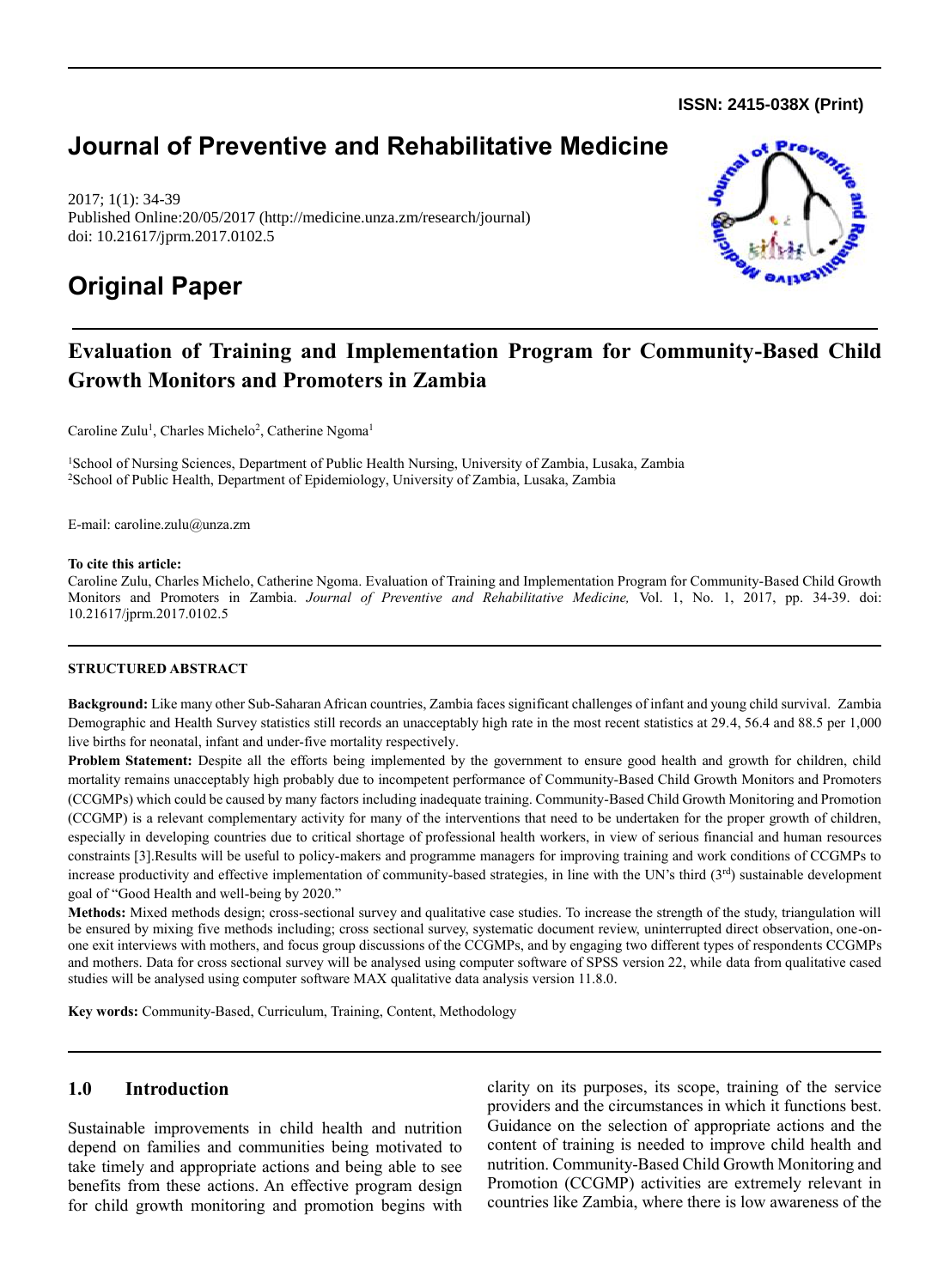*Caroline Zulu, Charles Michelo, Catherine Ngoma. Evaluation of Training and Implementation Program for Community-Based Child Growth Monitors and Promoters in Zambia.* 35

causes of malnutrition and where families do not have the necessary information to help them protect and promote their children's health. Applying good training and management principles and an effective monitoring process is as important for effective child growth promotion as it is for any other program activities. Therefore, clear and feasible guidelines for training, designing, implementing, monitoring and evaluating child growth monitoring and promotion programs are important so that strengths and weaknesses in activities of the program can be identified on time for amendment [3].

In Zambia, Child Growth monitoring was introduced in the early 1980's and is carried out country wide with the underfive clinics within the Maternal and Child Health care services. Government realised that to achieve its' health reforms which emphasize the provision of quality health care services as close to the family as possible, collaborating with communities in taking action to improve the health of their children will be necessary. Hence, the Ministry of Health developed structures at community level, the Neighborhood Health Committees that include community members in order to train Community-Based Child Growth Monitors (CCGM) who participate in the provision of child growth monitoring and promotion services at Community level. The Central Board of Health (CBOH) in the year 2001, developed a manual for trained community health workers to use when carrying out child growth monitoring and promotion activities. This manual was meant to address the attention of Community Child Growth Monitors (CCGM) not only for merely weighing children and plotting their weights but to also address counselling mothers/caretakers to take up action that will prevent malnutrition in our children. Growth Monitoring and Promotion (GMP) is one of the key elements of child survival and primary health care strategies in Zambia [4]. The emphasis of GMP has been on monitoring growth rather than the 'promotion' of growth [5]. GMP assesses the growth and development of a child in order to detect the earliest changes and bring about appropriate responses to ensure that growth continues uninterrupted [6].

# **1.1 Problem Statement**

Government has made rigorous efforts in implementing Child survival interventions (CSI) and statistics indicate that child mortality has been reducing. Neonatal mortality rate reduced from 34 in 2007 to 24 1,000 live births in 2014.Infant mortality rate also reduced from 70 in 2007 to 45per 1,000 live births in 2014 and under-five mortality rate reduced significantly from 119 in 2007 to 75 in 2014 per 1,000 live births. Despite these reductions in child mortality rates, the statistics remain unacceptably high. It is important not to forget that, adding the above figures can crudely interpret that the actual Child Mortality rate (CMR) is much higher and minding the fact that there is an underestimation by 30-40%, since most child deaths, especially those that occur in rural communities, accounting for the larger percentage of the Zambian population, are not recorded. The actual CMR could therefore still be well over 100/1,000 births.

Over the past decade, the effectiveness of GMP as an approach to preventing malnutrition and more especially, the added value of growth monitoring to growth promotion has been the subject of debate. According to Faber (2009) the coverage of Growth Monitoring and Promotion (GMP) is relative and the training consequently the implementation program is considered weak with poor linkage between growth monitoring and promotion activities due to staff ineffectiveness and poor organisational structure [7]. In addition, Griffith [2000] reported that the "Road to health card" is not being used effectively as a tool in monitoring growth and promotion of child health and that a sharp growth faltering occurred in the first year of life so early interventions were vital [8]. This indicates that the CCGMPs are providing incompetent services that are not responding to the need to monitor and promote healthy child growth, by preventing diseases like malnutrition.

Possible causes of this situation could be poor surveillance, poor implementation of Child Survival Initiatives (CSI) most probably due to incompetent performance of CCGMPs which could be caused by many factors including inadequate training. Anecdotal information shows that there are the following gaps in the training and implementation of CCGMP programs: Unclear National curriculum/standards for training and re-training programme for CCGMPs, unclear enrolment requirements and lack of accreditation guidelines training for CCGMPs especially that they are trained by several different stakeholders. Competencies to be attained are undefined and CCGMPs are trained to perform other different roles leading to possible compromise in their execution of tasks in terms of skill and competence.

# **1.2 Study Purpose**

The purpose of the study will be to evaluate training and implementation program for CCGMPs in relation to the effectiveness of services they provide to prevent children's death, illness or malnutrition and improve their health

## **1.3 Research Question**

How adequate is the training programme for CCGMPs in helping them attain their required skills and competencies and enable them provide quality services in order to improve child survival in Zambia?

## **1.4 Theoretical Framework**

A conceptual framework will be developed by adapting concepts from three theoretical models and these are; the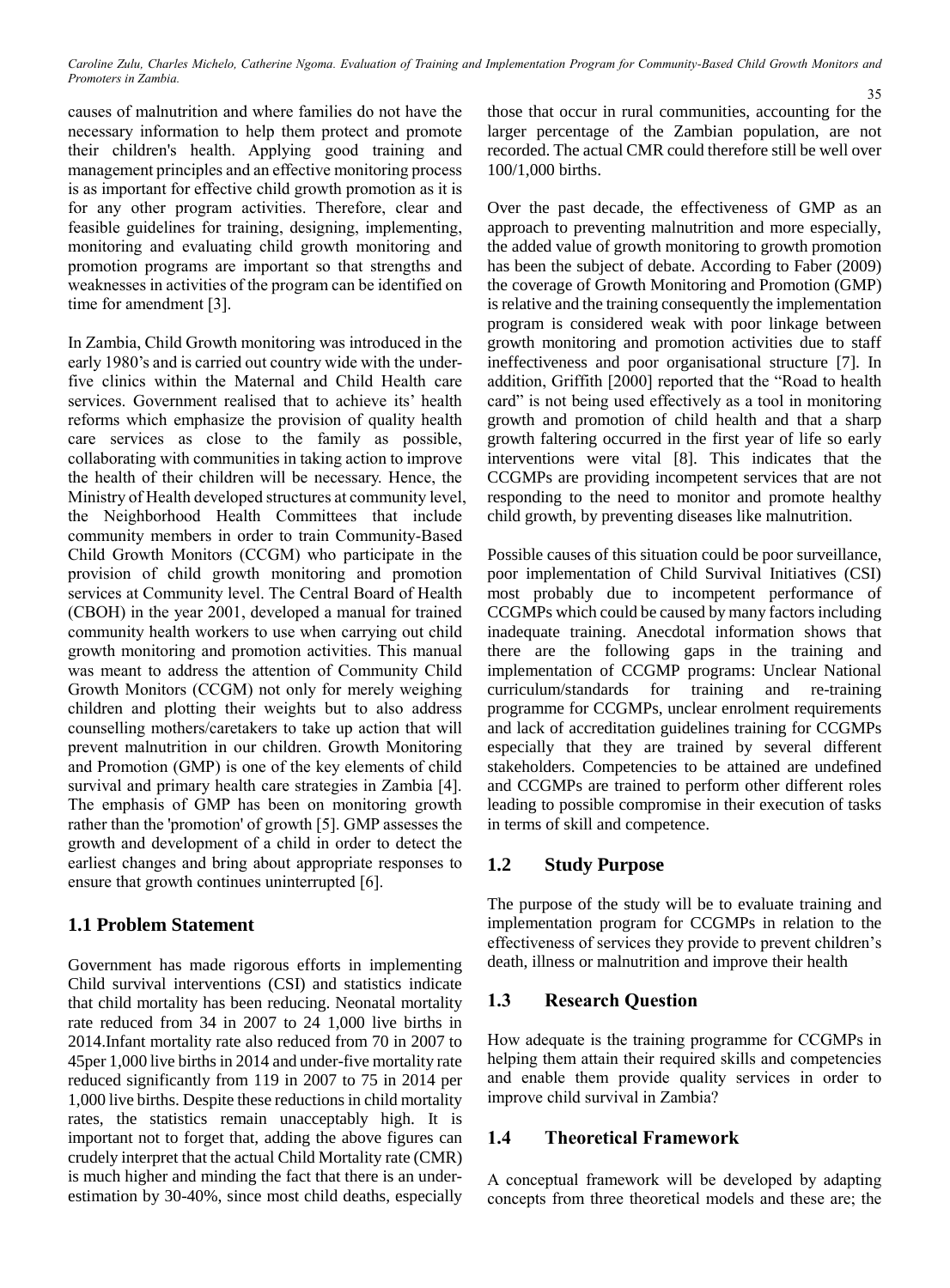logic model, Sufflebeam's CIPP model is a model of evaluation, an acronym comprising of four elements "context, inputs, processes and products" and Kirkpatrick's training evaluation model as shown in figure 1.



*Figure 1: Conceptual Framework*

The variables derived from the Powel's Logic Model include what the government's input is towards the current training and implementation package and what it can offer for the CCGMPs' to improve their level of knowledge, attitude, skills, aspirations and competencies in order to enable them implement the program that will have a positive impact on the growth and health of the Zambian children. Underlying a logic model is a series of 'if-then' relationships that express the program's theory of change. A theory of change is a description of how and why a set of activities be they part of a highly focused program or a comprehensive initiative – are expected to lead to early, intermediate, and long-term outcomes over a specified period [6]. Applying this model will help to establish to what extent the goals that were set at the inception of the community-based child growth monitoring and promotion (CCGMP) training and implementation program were being met. Variables that will measure the changed behaviour of the CCGMPs practice after being trained have been borrowed from Kirkpatrick's evaluation model.

Concepts borrowed from the Stufflebeam's CIPP Model provide a systematic way of looking at many different aspects of a teaching curriculum development process and hence it is ideal to help in identifying gaps, so as to be able to review, update and develop an ideal training package for CCGMPs. This CIPP model advocates that the purpose of the assessment and evaluation is not to 'prove' but to 'improve' and it will be applied to evaluate the training package for CCGMP in the context of prioritizing goals, evaluating inputs, assessing the process, context and the product which is the training package for CCGMP. This triangulation approach of mixing three models in the research process meant to strengthen the research process and hence it's outcome.

#### **2.0 Methodology**

A mixed methods design will be applied to ensure that research objective are met and to increase the strength of the study, triangulation will be ensured by mixing five methods including; cross sectional survey, systematic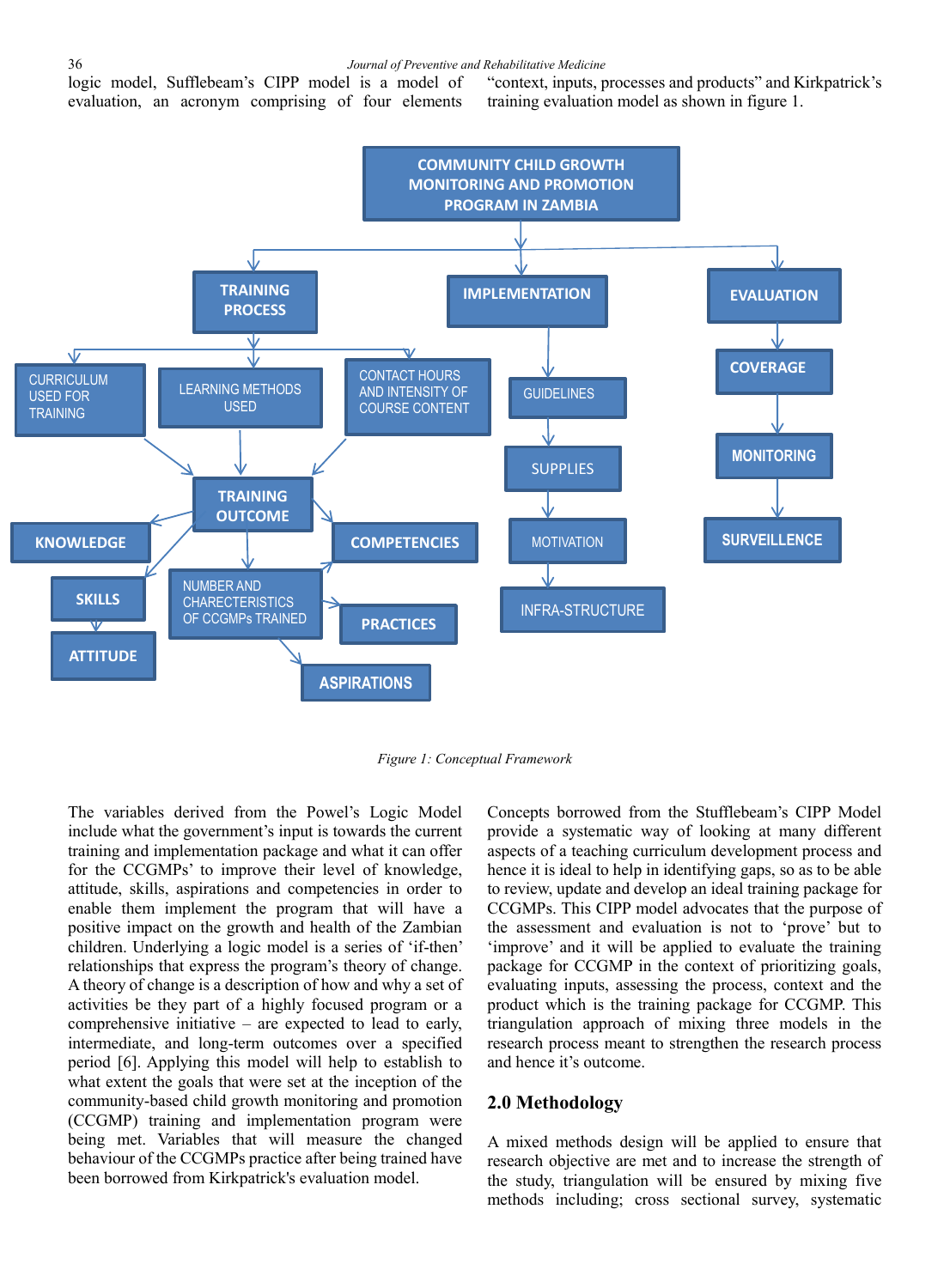*Caroline Zulu, Charles Michelo, Catherine Ngoma. Evaluation of Training and Implementation Program for Community-Based Child Growth Monitors and Promoters in Zambia.*

document review uninterrupted direct observation, one-onone exit interviews with mothers, and focus group discussions of the CCGMPs, and by engaging two different types of respondents; CCGMPs and mothers.

# **2.1 Study Site**

In Zambia, Lusaka an urban district and Chirundu a rural district will be purposively selected in order to necessarily provide a diverse picture of the Zambian society.The two districts will be selected to represent the two main settlement areas with different life styles in Zambia. Lusaka will represent the urban area that has more and better health facilities for access but is highly populated while Chirundu will represent a rural area with limited health facilities leading to a lot of hardships of accessibility of health care services. Then multistage sampling will be applied to select the health centers to be included in the study and these were selected using proportional sampling on the basis of those with larger catchment numbers will have larger samples and they were also selected for accessibility so that the researcher will be able to collect data.

# **2.2 Study Population**

This study will include a population of all CCGMPs at the sampled sites, who have received some training and are currently working with children for the cross sectional survey and for uninterrupted direct observation. Focus Group Discussion (FGD) will include all leaders of CCGMPs working in the sampled sites. Mothers of children will be recruited for the in-depth one-to-one exit interviews.

# **2.3 Research Design**

A mixed method design will be used for the purpose of triangulation in order to validate data. Due to costs and time, the entire study population cannot be included in the study, scientific sampling will be done. Sampling will allow inference of information to other populations, without having to investigate every individual. Reducing the number of individuals by sampling in a study reduces the cost and workload, and makes it easier to obtain high quality information as long as it is balanced and has a large enough sample size with enough power to detect a true association. For a sample to be used, by whatever method it is chosen, it is important that the individuals chosen are representative of the whole population [8]. It is due to this reason that this study has specifically target two different communities that normally exist in Zambia or in any other country in the world, in order to allow for appropriate inference of findings.

## **Five methods will be used to collect data for this study**:

1. Cross Sectional Survey to determine CCGMPs' perception on the effect of training on their performance during service provision.

- 37 2. Systematic document review to identify if there are any gaps in training package for CCGMPs'.
- 3. Uninterrupted direct observation to determine the skills and competencies of CCGMPs as they provide services.
- 4. One-on-one in depth interviews with mothers to determine their satisfaction on the services that their children receive.
- 5. Focus group discussions (FGDs) with leaders of CCGMPs to further explore the perceptions and feelings of the CCGMPs in relation to their training and implementation programmes.

In order to ensure triangulation four (4) qualitative data collection methods will be used to confirm the truthfulness of the information that will be collected using other earlier described methods. These are; Focus Group Discussion (FGD) with key informants who are mainly leaders of CCGMPs and In-depth exit interviews of mothers/care givers of children that are being monitored by the CCGMPs.

This research will apply standard social research methods for evaluative purposes, as its specific research methodology, and as an assessment process that employs special techniques unique to the evaluation of social programs. This evaluation study is designed to utilize multiple methods which will include quantitative and qualitative. Research methods are intentionally combines in order to integrate and draw on the strengths of each method to frame the evaluation within theoretical, philosophical and practical perspectives. Data collection tools for each method will be tested in a pilot in order to ensure validity and reliability of data to be collected.

Mixed design will be used in order to clarify the ambiguity that exists on Community-Based Child Growth Monitoring and Promotion (CCGMP) programs with regard to its effectiveness and contribution in making a positive impact on the Nutrition and Health of the children by helping to obtain more details and to discover new information on variables. The methods will include a cross sectional survey which is quantitative and four qualitative case studies and respondents will include CCGMPs and mothers.

# **2.4 Sample size**

To select the sample size for the cross sectional survey, the following statistical formula commonly applied in social and health related research where it is impossible to have the exact total study population size and which helps to select a representative sample size without having to know the exact total study population will be used: The sample size of CCGMPs from each of the two study sites, for the cross sectional survey will be calculated using the following statistical formula:

$$
n = \frac{Z^2 PQ}{d^2}
$$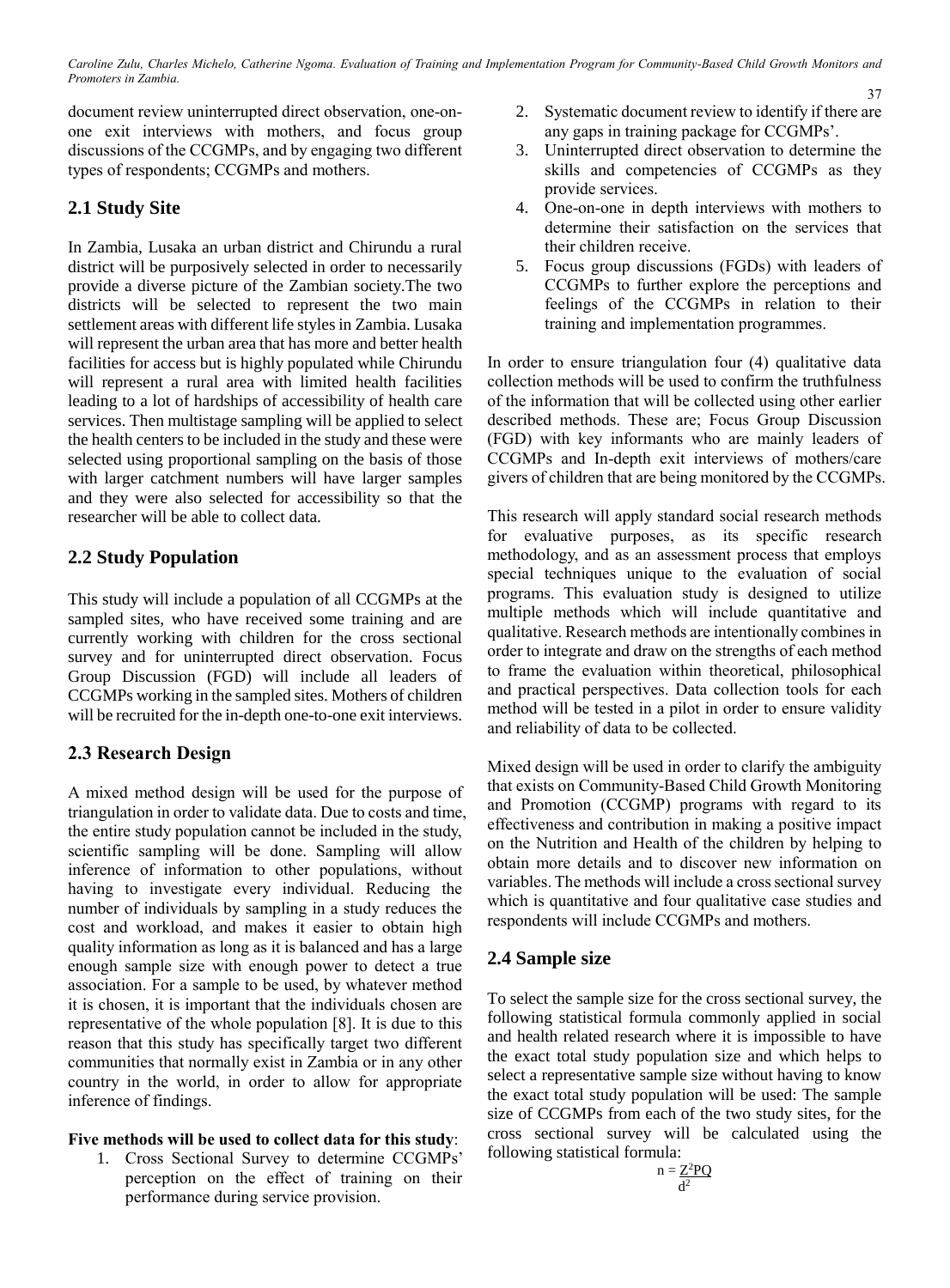in which**;** n=the desired sample size, Z=the standard deviation set at 1.96 (or rounded off to 2.0) which corresponds to 95 percent confidence level**,** p=the proportion of the target population estimated to have a particular characteristic in this case it's the trained community-based child growth monitors and promoters (50 percent=.50), q=1.0-pd=degree of accuracy desired is .05 the p-value.

$$
n = \frac{(1.96)^2 (.50) (.60)}{(.10)^2} = 184
$$

To cater for attrition rate 10% of non-response rate will be adjusted, making a total of 400 CCGMPs will be included as sample size for the cross sectional study. To ensure fair representation, proportional sampling with regard to population size between urban and rural areas while using simple random sampling three (3) areas will be selected from Lusaka and two areas from Chirundu. Furthermore, proportional sampling according to the size of population of the catchment area will be applied to select the 400 respondents from the five (5) areas that will be selected, from the two study sites. For the qualitative case studies of uninterrupted direct observation, focus group discussion and in-depth exit interview of mother, a total of 50 CCGMPs will be observed, 50 leaders of these CCGMPs will be included in the focus group discussions and 50 mothers will be randomly selected for in-depth exit interviews respectively for collection of data. These qualitative case studies will include ten (10) participants from each of the five (5) areas selected from the two (2) study sites giving us 50 participants from whom to collect data, for each of the three (3) qualitative methods to be used.

### **2.5 Analysis and Interpretation of Data**

After data collection, on a daily basis, the research team will check each script for completeness of information and for internal consistency during data processing. The set of data that will be collected using cross sectional survey, will be translated into numerical form (coded) before being entered into a computer using a software package for analysis. Two statistical package will be used to analyse the data with the help of a statistician; data from cross sectional survey will be analysed using computer software of SPSS version 22, while data from qualitative cased studies will be analysed using computer software MAX qualitative data analysis version 11.8.0.

## **3.0 Ethical Considerations**

Even if the study involves human subjects, it is a purely non-invasive study, including only external methods of data collection which are: interviews, discussions and researcher observation. However, being research on human subjects, clearance and authority will be sought from the University of Zambia Biomedical Research Ethics Committee (UNZABREC) and data will be collected under the close supervision of the principal investigator. Confidentiality and privacy will be maintained during. In case of respondent developing anxiety or suspicion during the interview, there will be need to reaffirming the fact that the information that will be collected will be treated confidential. Only when respondent has calmed down and is still willing to continue with the interview, will the researcher resume the interview. A scientific approach will be followed and the interviewers will listen attentively and analytically to the views each interviewee will express. Questions will be repeated for clarification in case of any vagueness.

### **3.1 Study Limitations**

Limited sample sizes may limit generalization. However, this limitation will be addressed by using multi-stage sampling, simple random sampling and triangulation [10]. Furthermore, relevant results should be obtained from the scientific sampling methods to be used, especially that triangulation will be ensured at several stages of the research process including; when formulating the theoretical frame work, concurrent application of a mixed research design with five (5) different methods used from the stage of data collection, analysis, interpretation up to the discussion of finings.

#### **References**

- 1. *Adebayo S.B. Modelling childhood malnutrition in Zambia*: *Statistical Methods & Applications.* Tropical Doctor 2003; 2:12:227*.*
- 2. Anderson P. *Program Development Schemata as Derived Rules* Journal of Symbolic Computation 2000; 1:30, Berlin: Elsevier.
- 3. Bowling A. *Research Methods in Health Investigating*  Health and Health Service. 2<sup>nd</sup> edition. Open University Press; Philadelphia: 2002.
- 4. Central Statistical Office (CSO), Ministry of Health (MOH), Tropical Diseases Research Centre (TDRC), University of Zambia (UNZA) *Zambia Demographic and Health Survey 2013/14;* Lusaka, Calverton, Maryland: CSO and Macro International Inc. 2009*.*
- 5. Cohen [L.](http://www.amazon.com/Louis-Cohen/e/B001IQUOZ6/ref=ntt_athr_dp_pel_1) Manion L. Morrison K. ISBN-10:0415583365: ISBN-13: 978-0415583367; 7th Edition *Research Methods in Education*: 2011.
- 6. Faber M. Phungula M. A. Kvalsvig J. D. and Benadé A. J. *Acceptability of community-based growth monitoring in a rural village in South Africa.* Tygerberg: 2003.
- 7. Griffiths M. and Del Rosso J. *Growth Monitoring and the Promotion of Healthy Young Child Growth: Evidence of Effectiveness and Potential to Prevent Malnutrition*  Geneva: The Manoff Group: 2007.
- 8. Harris, J. and Drimie S. *Towards An Integrated Approach For Addressing Malnutrition In Zambia A Literature Review And Institutional Analysis.* International Food Policy Research Institute: Poverty Health and Nutrition Division: 2012.
- 9. Nahida A. *Knowledge, Attitude and Practice of Dengue Fever Prevention among the People in Male Madives* Chulalongkorn University (Unpublished): 2007.
- 10. National Food and Nutrition Commission (NFNC) *Community Initiatives.* Lusaka: 2002.
- 11. National Food and Nutrition Commission (NFNC) and Ministry of Health (MOH) *Curriculum for Nutritionists*  Lusaka: 2002.